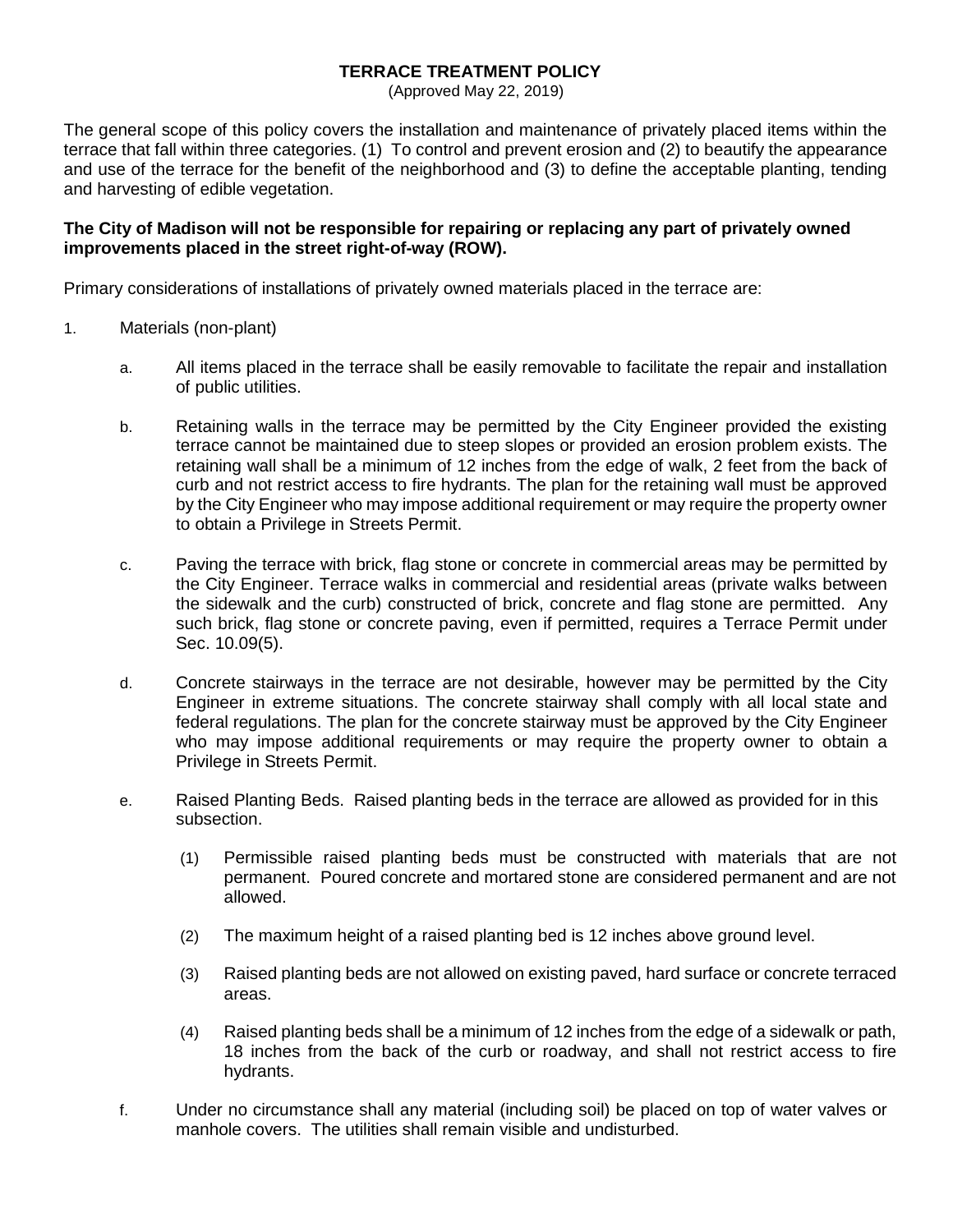## 2. Plants

- a. The planting, cutting, pruning or removal of trees and shrubs in the terrace is not governed by this policy. Such actions require a permit issued by the Board of Parks Commissioners under MGO 23.21 and 23.22. Shrubs under twenty-four inches in height and greater than twenty-four inches from the back of the curb may be permitted under MGO 10.25(4). If necessary to control soil erosion taller shrubs and shrubs closer to the curb may be permitted.
- b. Wire cages, stakes and strings used to support plants are allowed in the terrace but only during the period of the growing season. Such materials must be removed from the terrace after harvest, and all such devices shall meet the requirements of subsection e below.
- c. Under no circumstance shall any plant encroach over a sidewalk, curb or roadway shoulder. No plants shall be placed within a six foot radius of a fire hydrant.
- d. Any chemical agent, insecticide or fertilizer must be applied in accordance with the manufacturer's label instructions and any State and Federal regulations where applicable.
- e. In order to provide a clear view at intersections for all users of the traveled way, an area within each intersection shall be kept clear of any plant over thirty (30) inches in height. If plants are located in a raised planting bed, the thirty (30) inch maximum height is the total height of both the raised planting bed and plants from the ground.
	- (1) At the intersection of two (2) streets abutting a corner lot, the vision clearance area shall be all that area within forty (40) feet of the intersecting property lines. Dimensions of the vision clearance area may be reduced based on the recommendation of the Traffic Engineering Division.
	- (2) At the intersection of a street with a private road, driveway, or alley, the vision clearance area shall be all that area within four (4) feet of the private road, driveway, or alley.
- f. Per MGO 10.25(3), the owner of a property may plant, maintain and cultivate, or allow an occupant or tenant of the property to plant, maintain and cultivate, certain plants and landscaping features within the terrace adjoining the owner's property.
- g. Per MGO 10.25(3)(e), the owner or occupant responsible for the permissible plantings accepts full responsibility for the care and maintenance of the permissible plantings, and understands that permissible plantings in the terrace are made at their own risk, and that they may be removed at any time by the City without compensation. The owner or occupant seeking to place permissible plantings in the terrace is responsible for contacting Digger's Hotline to identify and mark any underground utilities prior to digging within the right-of-way.
- h. Per MGO 10.25(3)(f), prior to performing any public works project that may threaten any permissible planting, the City shall attempt to notify property owners and occupants of the City's plans in order to give the owner or occupant sufficient time to relocate the plantings (for example, public works projects such as street reconstruction, utility work, tree removal and/or replacement). This notification provision shall not apply in emergency situations or where such notice is not practicable.